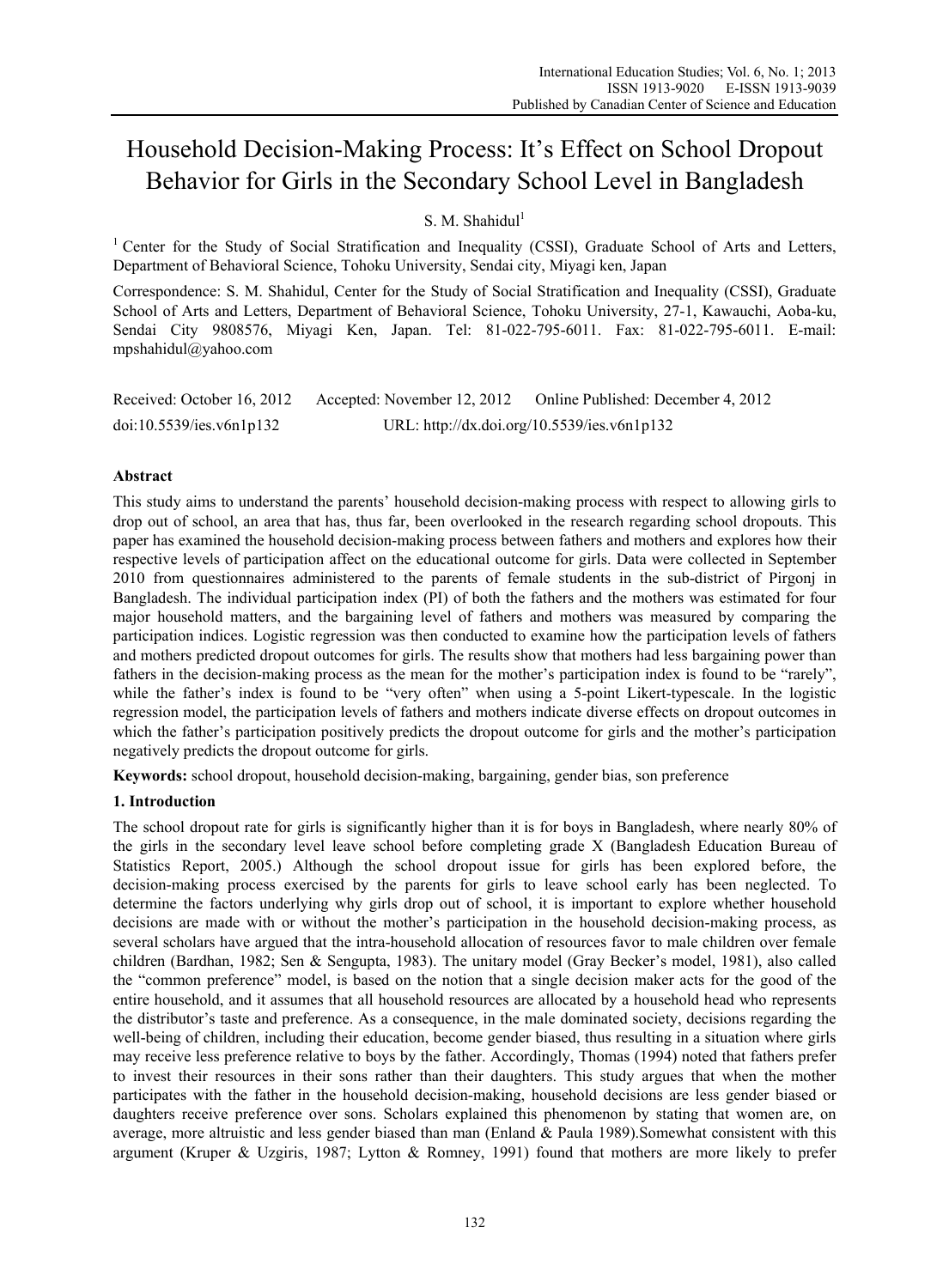daughters or are less apt to differentiate with respect to gender. (Thomas, 1994) also noted that mothers prefer to invest more resources in their daughters than in their sons.

Therefore, this study argues that the level of education attained for girls depends on whether household decisions are made with or without the input of the mothers. This paper contributes to this debate by examining the household decision-making process between fathers and mothers and how their respective levels of participation affect on the educational outcome for girls. This study considers the following four important household issues: (a) decisions regarding household expenditures, (b) decisions regarding educational matters of children, (c) decisions regarding household labor for children, (d) decisions regarding health care for children. These four factors are considered because these are strongly allied with the educational attainment of children. However, several literatures on gender preference suggest that parents have a general propensity toward a preference for sons over daughters with respect these four important household decisions, especially in developing countries. For instance, Deaton, 1988; Song, 2001) explored household expenditure patterns and found that girls are at a disadvantage relative to boys in developing countries. (Edmondsand Pavcnik, 2005) found that girls are expected to perform more household tasks than boys, a gap that grows with the preference for sons. This preference for sons is also linked with differential treatments between boys and girls when parents consider allocation of family resources with gender disparities in parental investments in children's health (Pande, 2003) and education (Connelly & Zhang, 2003) and (Mishra, Retherford, &Roy 2004) being well‐documented in the literature

In a male-dominated society, household decisions are made, for the most part, solely by the husbands. The bargaining model on household decisions argues that the stronger the bargaining power of the family member, the greater that family member's influence on resource allocation decisions (Sen, 1990).Thus, in patriarchal societies, if women (mothers) have higher bargaining power, they are more likely to participate in the decision-making process, a factor that may be relevant when examining educational decisions for girls. However, in the patriarchal developing social settings, women are constrained by the norms, beliefs, customs and values, which limit their freedom of choice in every aspect of their lives. Accordingly, this study assumes that if mothers have strong bargaining power, then mothers are more likely to participate with their partner (husband) in making household decisions. When mothers participate, a bargaining process is employed when household decisions are made, which decreases gender bias preference (son preference) of fathers and, consequently, decreases the likelihood of daughters dropping out of school. From this perspective, this study hypothesizes that if the father's participation level in the household decision–making process increases, the school dropout rate for girls also increases. On the other hand, if the mothers' participation level in the household decision–making process increases, the school dropout rate for girls decreases. If the proposes hypotheses of this study are valid, this paper will contribute to the literature on school dropout rates.

## **2. Literature Review**

This study considers the literature on the household context and school dropout behaviors of children. Several studies found that parental income and education both are the dominant predictors of schooling attainment and dropout behavior for children (Bryk & Thum, 1989; Ekstrom et al., 1986; McNeal, 1999; Rumberger & Larson, 1998; Pong & Ju, 2000). Parental income is associated to a variety of factors for instances when children begin school, how often they attend, whether they have to temporarily withdraw and when, and if, they drop out (Croft, 2002). (Birdsall et al., 2005; Boyle et al. 2002) explored that children from rich families are more likely to continue the school, while those who are from disadvantaged families are more likely to drop out. The National Center for Educational Statistics (NCES) observed the relationship between household earnings and dropping out of school. High school students from household within the lowest 20% income were six times likely to dropout out of high school as are students from household in the top 20% of the income range (Blue & Cook, 2004).

Another essential factor that is often associated to whether a child drops out of school is the level of the parents' education (Chowdhury et al., 2002; Nath et al. 2008; Blick & Sahn, 2000; Brown & Park, 2002) also found that parents with low levels of education are more likely to have children who do not attend school, and if the children do attend school, they are highly tended to drop out. (Ersado, 2005) examined that parental education is the foremost determinant of child education. In this regard Al Samarai & Peasgood, (1998) also posited that higher level of parental education is allied with higher access to education, higher attending rates in school and lower school dropout rates for children. (Battin-Pearson & Newcomb, 2000) found that lower level of parental education negatively affected the children academic attainment, which had a significant effect dropped out outcome. (Ainsworth et al., 2005; Grant & Hallman, 2006) argued that parents tend to provide the education to children at least the same level of own education.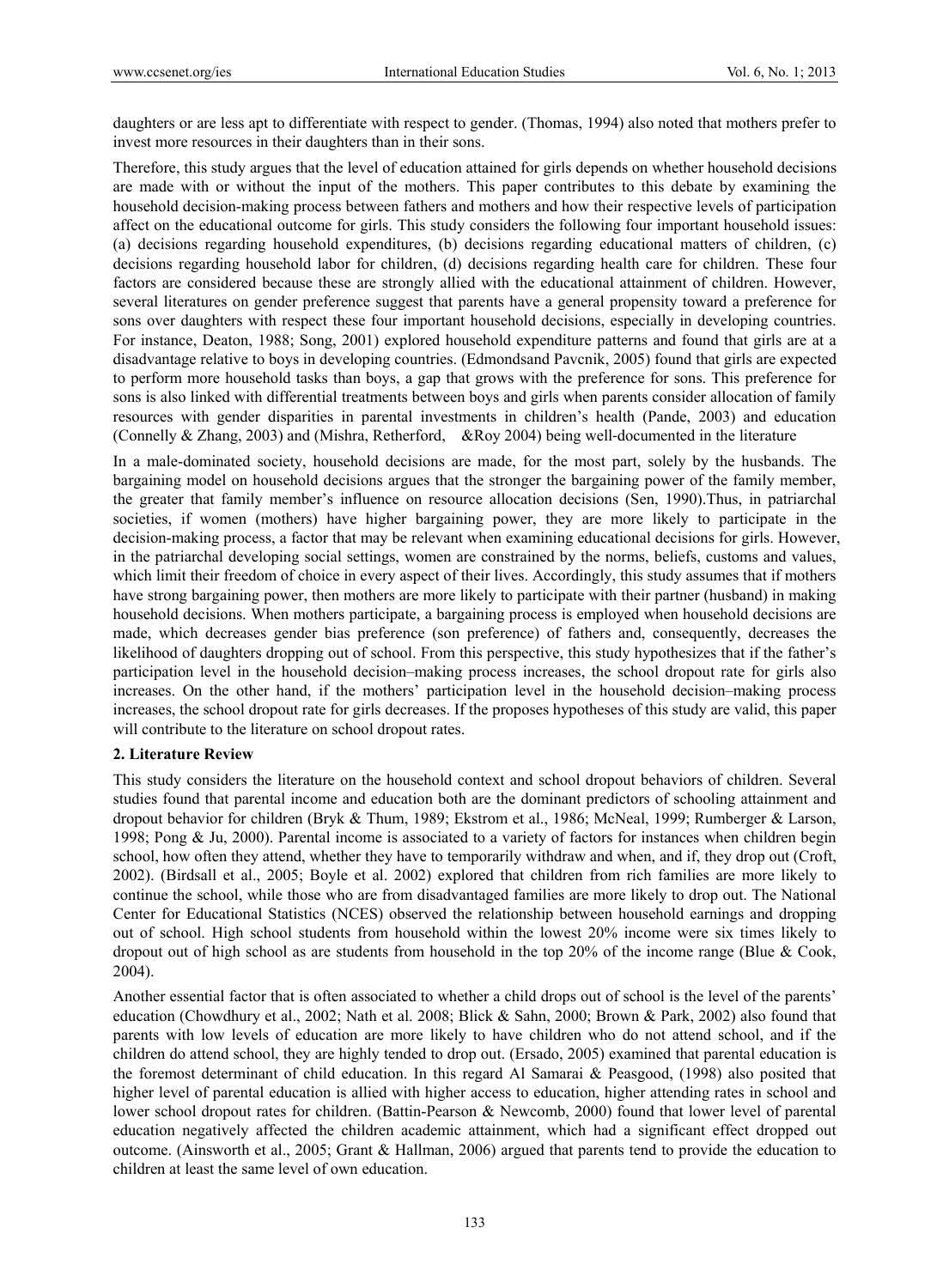(Grant & Hallman's, 2006) research on educational access in South Africa determined that children those lived with mothers were less likely to dropout. In another study on South Africa, (Hunter & May, 2003) described the association between students' family background and dropping out outcome. Here, children from single-parent and poor families and with lower educated parents were more likely to school dropout early. The number of children in the family is also an important factor of dropout rates (Boyle et al., 2002: 4). Regarding the household size some studies examine that children in large household size are more likely to the financial burden and workload which lead them to drop out from education (Colclough et al., 2000). In other studies observed that the number of siblings under 5years of age in the family has a negative impact on older girls' schooling which consequent the dropout (Glick & Sahn., 2000). Moreover, some household factors such as low educational levels of household members, birth order of children also influence dropout rates (Leka & Dessie, 1994 cited in Nekatibeb, 2002; Odaga & Heneveld, 1995 in Nekatibeb, 2002).

Although studies on the school dropout issue have been enlightened in many ways however, most of the prior studies have been performed regardless the gender of the children and less pursued to determine the underlying causes of dropout which affecting especially for girl children. In terms of household contexts, a number of factors affect educational access and the potential to dropout, there is no clear understanding of how the household decision for girls to drop out of school is reached by the parents. On the other hand, several studies on gender preference show that the influence of fathers and mothers on the well-being of children differs by genders of both the children and the parents in the household (e.g., Thomas, 1994; Kruper & Uzgiris, 1987; Lytton & Romney (1991)). Therefore, it is important to explore how fathers and mothers participate in the household decision-making process to find the underlying factor that influences the decision for girls to dropout of school.

## **3. Influences on Household Decision-making Process**

This section identifies which factors affect the bargaining power of decision making as several factors impact the family/household decision making process. Figure 1 identifies some these factors.





# *3.1 Degree of Gender-role Disparity*

(Blalock & Wilken, 1978) interpreted the "subjective utilities" by measuring the variation of preferences between married men and women and demonstrated that women and men vary on the degree to which they do or do not prefer specific tastes, utilities, interests and so forth. They identified certain items to develop an index of preferences regarding the roles of wife, husband, mother and father. The variations were generally measured by Likert-type responses (strongly agree, agree, mixed feelings, disagree, and strongly disagree) to the items. One item regarding the role of wife was, "*A married women's most important task in life should be taking care of her husband".*(Scanzoni & Szinovacz, 1980) developed this item to measure how traditional or modern the individual's attitude regarding the role of the wife is. A person who responded that she or he "strongly agreed" with this item was labeled strongly traditional because that individual accepts the idea that a women's chief task in life is to devote herself to her husband. On the contrary, those who responded with "strongly disagree" were labeled as strongly modern or egalitarian because he/she rejects the idea of that the female should be completely devoted to providing for her husband's needs. The authors measured (using a Celsius scale) the degree of sex role disparity by comparing these two responses and argued that the degree of traditionalism-modernity held by each spouse with respect to the role of the wife affects the household decision making process.

## *3.2 Degree of Tangible Resources Disparity*

The tangible resources behind family decisions (Cromwell & Olson 1975; Burr, 1973) refer to certain background factors such as educational level, employment status and income level of the individual. (Blood &Wolf, 1960) determined that if the husbands have more of each of these resources, the wife is more likely to acquiesce and allow the husband to make the decisions regarding household matters always or most of the time. This finding suggests the degree of power the husband has, while the significance of these resources implies the disparity between the husband and wife. In this respect (Scanzoni & Szinovacz, 1980)) demonstrated an example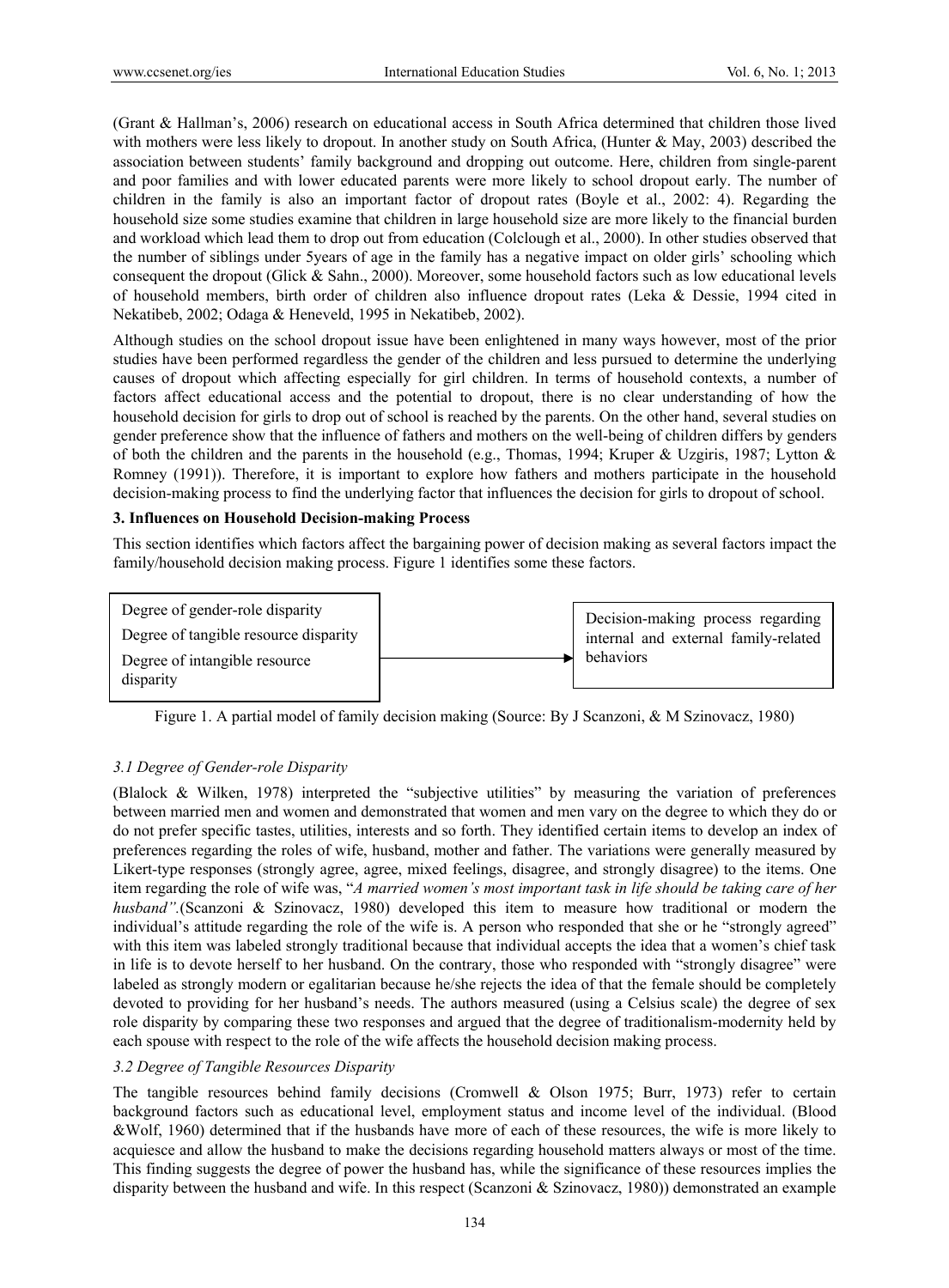where there are two husbands, each of whomearns\$15,000 per year. If the wife of the first husband earns \$13,000 and the wife of the second husbandearns\$6,000, the impact on the decision-making process is accorded to the disparity of income between the wives. Similarly, if one spouse has 11 years of schooling and the other has 15 years of education, this 4 year disparity is likely to have an impact on the household decision-making process. Additionally, if one spouse is a semiprofessional but married to a professional, then the disparity between them is much less than if the professional were married to a factory worker. Thus, the greater the job-status disparity, as with education and income disparity, the greater the impact on the household decision-making process.

# *3.3 Degree of Intangible Resource Disparity*

Self-esteem is an individual characteristic, and as such, scholars of the family decision making process are interested in determining the impact that the self-esteem has on the decision-making process with respect to the partner's involvement in that process. (Scanzoni & Szinovacz, 1980) stated that self-concept is learned through certain social situations and that in some situations a person's self-image is higher than it is in other situations. They also stated that self-esteem is a benefit and a resource that helps and enhances its possessor similar to the way that tangible resources do. Therefore, self-esteem disparity is likely to affect decisions analogous to that of tangible resources. For instance, some studies have indicated that women tend to possess a lower self-concept than men, and therefore, women tend to think less of themselves (Simmons & Rosenberg, 1975; Simons et al., 1979). Accordingly, self-esteem disparity exists between the husband and wife. In this regard, a study on negotiation philosophy by (Scanzoni, 1978) found that certain measures of self-worth and self-evaluation were positively related to sex-role egalitarianism. Consequently, self-esteem disparity is connected to the ways in which partners actually perform in the decision-making process. Thus, where there is no self-concept disparity and husbands and wives consider themselves equal, wives are more likely to behave in identical ways to their husbands in the household decision-making process. Where there is a self-esteem disparity, however, husbands tend to have a better self image than wives, and husbands are more likely to persist in the household decision-making process, which may benefit the husband's interest more so than the wife's interest.

#### **4. Methods**

## *4.1 Data and Measurement of Variables*

This study was carried out in one the town zone of the sub-district namely Pirgonj Upazila of Rangpur District in Bangladesh 2010. There are 5 secondary schools in the town zone at Pirgonj and all the schools were used as source of data. The town zone of this sub-district was chosen to obtain a more heterogeneous pool of respondents; given that this study concentrated on students' family background characteristics and those student compositions were more heterogeneous in schools located in this region. The Pirgonj sub-district was also chosen to obtain a more heterogeneous sample because "regional imbalances continue to exist in Bangladesh" (Islam, 19979). Pirgonj has an average literacy rate of 26.5% (7+ years), while in nearby areas, the national average is 32.4%. To avoid unexpected deviations in the sample, Pirgonj was selected as a sampling area. Parents of girls' students were used as respondents of this study. This study included data from 268 parents, 69% (185) of whom were parents of non-dropout girls and 31% (83) of who were parents of dropout girls. Questionnaires were used to collect information about participants' socio-demographic characteristics and their level of participation in household decision making through face-to-face interviews. Dropout status measured as dummy in where  $\text{dropout} = 1$ , and non dropout = 0 indicated in this study.

## *4.2 Participation in Household Decision-making*

Fathers and mothers were asked separately to respond to the questions: "How much you participate when the following household decisions are made?"There are four household issues included as part of the survey: (a) decisions on household expenditures, (b) decisions on educational matters regarding the children, (c) decisions on household labor regarding the children, (d) decisions regarding health care for the children. All of the responses were measured using a 5-point Likert scale where 1 represents never participate, 2rarely participate, 3 sometimes participate, 4 very often participate and 5 always participate. Participants who make decisions completely alone are treated as a 5 - always participate. A range of measurement techniques has been used in a series of decision-making arenas by scholars world-wide, and the level of participation was measured by Rahman and Rao (2004) in two ways, using a categorical measurement and using index scores. Casique (2001) measured domestic decision-making by adding all sub-items. From this perspective, a participation index (PI) was estimated by adding the values of all 4 items for each participant. Thus, the PI of one participant could range from 4 to 20 (as 4 iteams are measured using a 5-point Likert scale).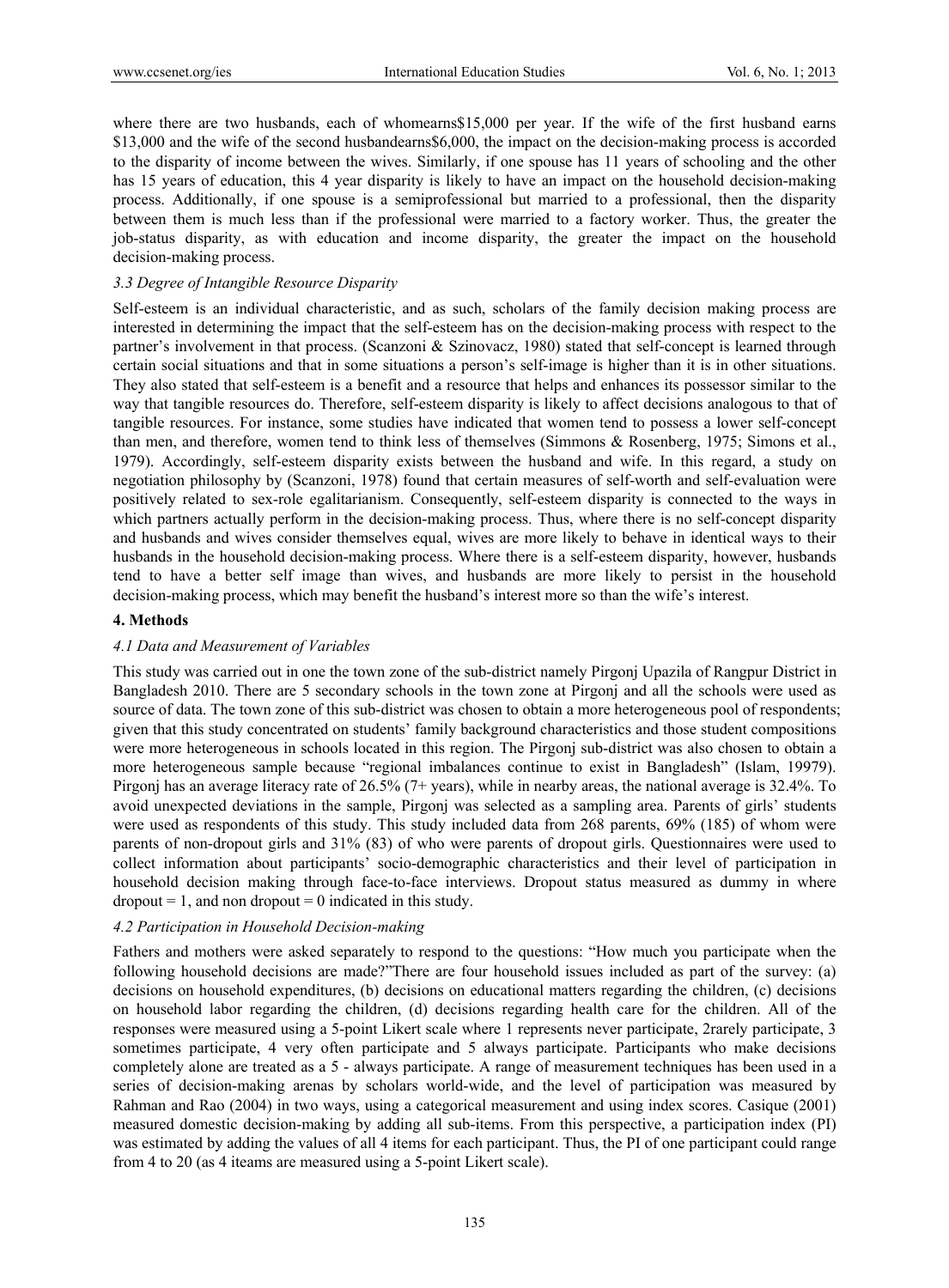# *4.3 Background Variables*

The educational levels of both the fathers' and mothers' education level were measured using total years of education completed, and income level was measured based on the total monthly income. With respect to father's employment status, fathers employed in the agricultural, farming or self-finance business sectors are considered to be self-employed while fathers employed in an office or an institutional setting are considered to have employee status. With respect to the mother's employment status, mothers who are living in the house and caring for the family are considered housewives, while mothers who are employed in an office or an institutional setting are considered to have employee status.

# *4.4 Analytical Method*

With respect to decision-making strategies, the bargaining model explores the relationship between bargaining and power within the household, which is called the fallback position (also termed the "threat point") of decision makers. Inequality to fallback positions within the decision maker creates a situation where individuals have more or less bargaining power and, therefore, have more or less influence over household decisions. (Sen, 1990) also found that the stronger the bargaining power the individual has, the greater the influence on household resource allocation decisions. The bargaining model considers the factors that determine the bargaining power or fallback position of decision makers, and the foremost determinants of bargaining power are education and income of the individuals. (Cromwell & Olson, 1975; Bur, 1973) considered certain background factors such as education and income level of the individual as the tangible resources of family decisions. (Blood &Wolf, 1960) and many other studies determined that if the husbands have more of each of these resources, the more likely the wife is to say that the husband decides the household matters always or more often than she. This finding indicates the degree of power the husband has, while the significance of these resources imply the disparity between the husband and wife. From this perspective, this study compares the education and income level of fathers and mothers to determine whether the fathers or the mothers have greater decision-making power. Accordingly, the partner who has more education and earns more income has more bargaining power or a higher threat point in the household decision making process. This study also compares the participation quality between fathers and mothers to determine whether the fathers or mothers have a higher participation level in making household decisions. The mean of the PI education and income levels of fathers and mothers has been calculated for comparison purposes. The study further conducted a logistic regression model to determine the outcome of participation quality in the decision-making process of fathers and mothers with respect to the educational attainment of girls. A logistic regression analysis was conducted with the dependent variable (dropout) as a dichotomy variable. The model measures the effects of fathers and mothers participation levels in the household decision-making process on the school dropout outcome for females.

## **5. Results**

The results in table 1 show that the mean of the fathers' participation index (PI) is 4, which indicates that fathers "very often participate", while the mothers' participation index (PI) is 2, which indicates that mothers "rarely participated". Thus, the results confirm that mothers participate less than fathers in making household decisions. With respect to the level of education, results show that fathers and mothers have an average of 12 years and 5 years of education, respectively. Finally, with respect to income level, fathers and mothers earn an average of14 thousand and 6 thousand (BDT), respectively. Thus, fathers have more education and earn more money than mothers. Accordingly, these results show that fathers have greater bargaining power than mothers when making household decisions.

Table 1. This table implies the comparisons of participation index in household decisions making and bargaining power by measuring the education and income level between fathers and mothers in Bangladesh

| 12 (years)        | 5 (years)        |
|-------------------|------------------|
| 14 thousand (BDT) | 6 thousand (BDT) |
|                   |                  |

 $N = 268$  (fathers), 268 (mothers)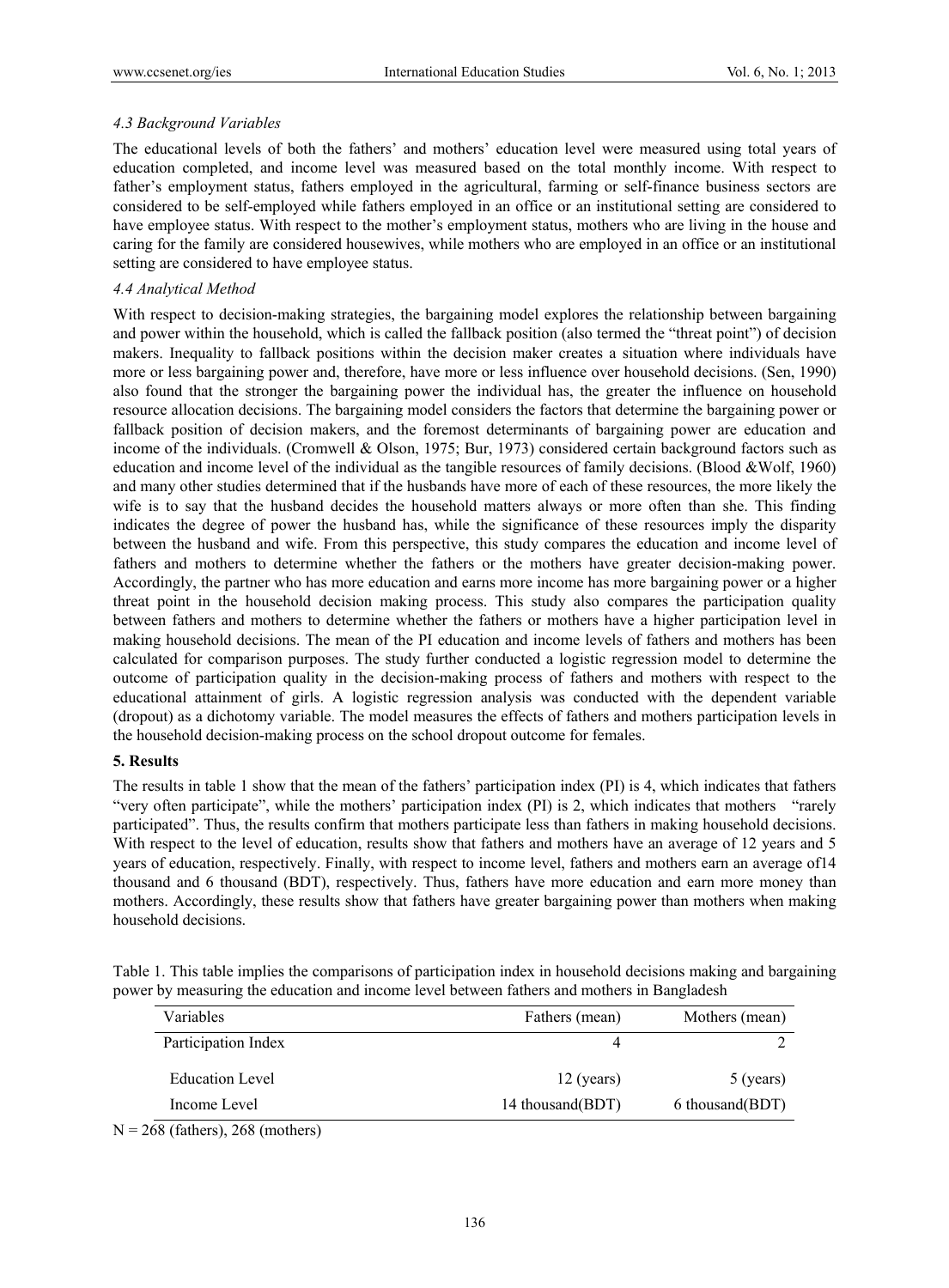The results in table 2 reflect the maximum likelihood estimation of the logit model. The Chi-square method was used to determine the fit of the data. The higher Chi-square statistics indicate that model three is highly significant as  $P < 0.0001$ .

|                                                             | Model-1      | Model-2      | Model -3             |
|-------------------------------------------------------------|--------------|--------------|----------------------|
| Dependent variable = Dropout                                | $\beta$ (SE) | $\beta$ (SE) | $\beta$ (SE)         |
|                                                             | $8.34**$     | $7.11**$     | $6.31***$            |
| Constant                                                    | (1.12)       | (0.45)       | (0.44)               |
|                                                             | $2.22**$     | $2.45**$     | $3.14***$            |
| Fathers' PI                                                 | (0.12)       | (0.31)       | (0.33)               |
|                                                             | $-2.43**$    | $-2.02**$    | $1.64***$            |
| Mothers' PI                                                 | (0.22)       | (0.34)       | (0.11)               |
|                                                             |              | $-2.32***$   | $-1.56***$           |
| Fathers' Education                                          |              | (0.41)       | (0.15)               |
|                                                             |              | $-1.62**$    | $-1.05***$           |
| Fathers' Income                                             |              | (0.17)       | (0.16)               |
| Fathers' Employment Status (dummy)                          |              | $-3.03**$    | $-2.41***$           |
| Self-Employee (reference)                                   |              |              |                      |
| Employee                                                    |              | (0.11)       | (0.03)<br>$-1.44***$ |
| Mothers' Education                                          |              |              | (0.03)               |
|                                                             |              |              | $-1.15***$           |
|                                                             |              |              |                      |
| Mothers' Income                                             |              |              | (0.13)               |
| Mothers' Employment Status (dummy)<br>Housewife (reference) |              |              | $-1.06***$           |
| Employee                                                    |              |              | (0.04)               |

|  |  |  |  | Table 2. Logistic regression model on school dropout behavior for girls in Bangladesh |
|--|--|--|--|---------------------------------------------------------------------------------------|
|  |  |  |  |                                                                                       |

 $P^{**} < 0.01, P^{***} < 0.001, \quad \gamma = 391.21$  (5),  $P \le 0.0001$ .

 $R^2$  = (Negelkar), 0.26, 0.34, 0.41

All the variables are significant to at least the5% level in the model. The robustness of the most statistically significant variables are most important in this study (fathers' and mothers' participant index) and are further verified by the minimal change in the coefficient values that occurred after controlling the background variables (education, income and occupation status of fathers and mothers) in model three. This study shows that fathers' participation index significantly  $(p < .001)$  and positively affects the dropout outcome of girls. That is, a one unit increase in the fathers' participation in household decision making increase the likelihood of a girl dropping out by 3.14%. Therefore, the hypothesis regarding the fathers' participation level holds. In other words, an increase in the participation level of the father in making household decisions results in an increase in the likelihood that the daughter will drop out of school. On the other hand, the mothers' participation index significantly ( $p < .001$ ) and negatively affects the dropout outcome. This finding means that a one unit increase in the mother's level of participation in making household decisions decreases the likelihood of the daughter dropping out by1.64%. Therefore, the hypothesis regarding the mothers' level of participation holds. Accordingly, if the level of the mother's participation in making household decisions increases, the likelihood that the daughter will drop out of school decreases. Other background variables such as the education and income levels of both fathers and mothers similarly (negatively) impact the dropout outcome. With respect to employment status, girls whose fathers have employee status are less likely to dropout than girls whose fathers have self-employee status. When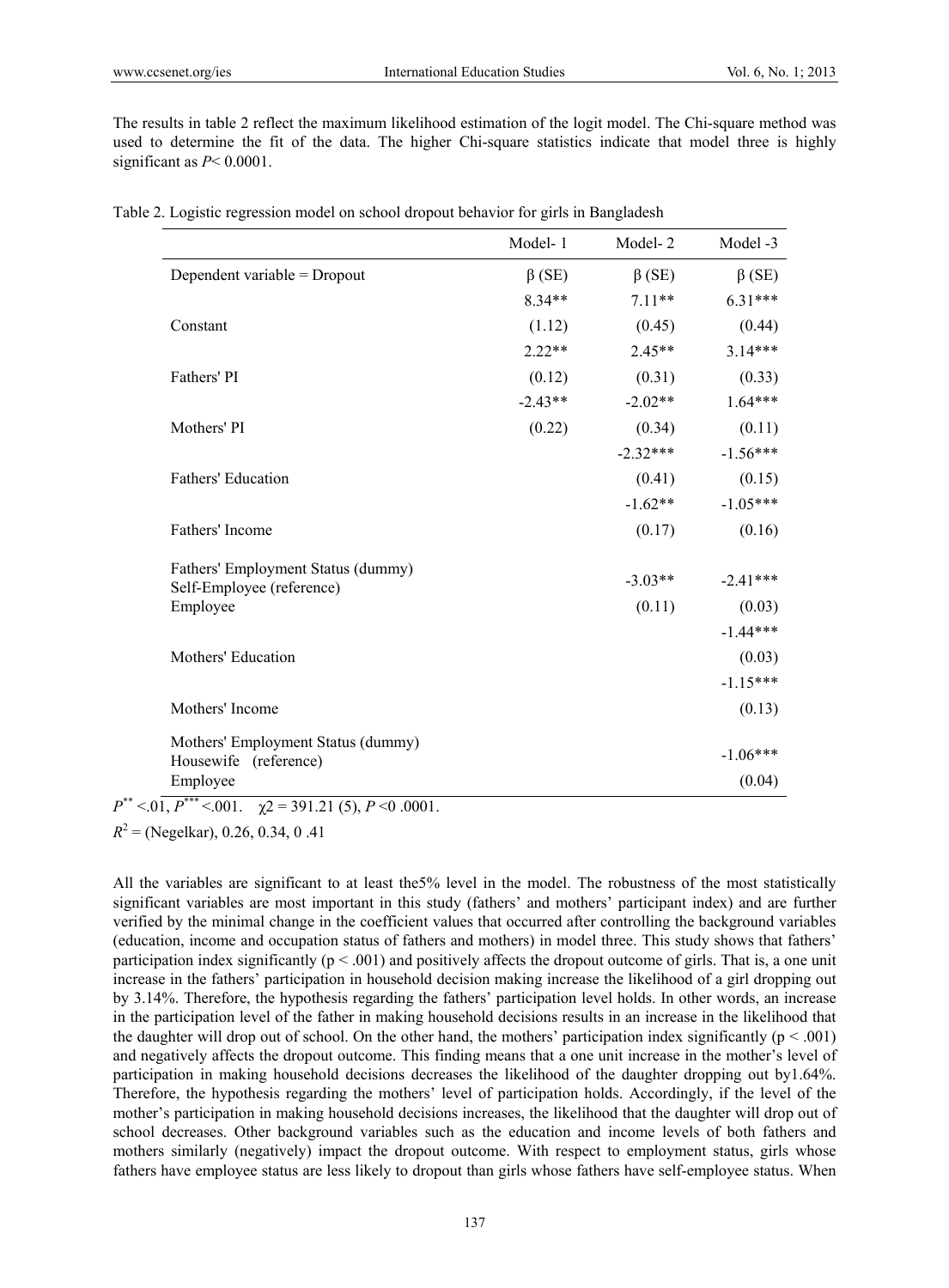employee status is used as a dummy variable, the result is a significant negative coefficient (- 3.03). Similarly, with respect to mothers' employment status, girls whose mothers have employee status are less likely to dropout than girls whose mothers have housewife status. When employee status is used as dummy variable, a significant negative coefficient (- 1.06) is obtained.

## **6. Discussion and Conclusion**

Household decisions are made primarily by the fathers in Bangladesh, as the results show that mothers are less likely to participate in the household decision-making process than the fathers. Furthermore, results of the logistic model show that fathers' participation positively predicts the dropout outcome for females, indicating that household decisions reflect preferential consideration for the well-being of the sons rather than the daughters when the decisions are made by fathers. In the South Asian traditional societies, including Bangladesh, greater emphasis is awarded to sons rather than daughters for a variety of social and economic reasons. There are two primary reasons that sons receive preference in these cultures. The first is related to the fact that many of these societies are Patrilineal, where only men can continue the family lineage as women leave their own parents' homes and are absorbed into the husband's lineage after marriage.

The second reason is related to the "instrumental" value of sons, or more broadly, a number of economic factors that influence son preference. Moreover, these economic factors are, themselves, culturally constructed because they result from the logic of the kinship system. The question of elderly support is a good example of how kinship systems create economic incentives for son preference. In South Asian societies, when parents reach old-age, they typically live with their married children, and these are overwhelmingly sons. In these societies, sons are perceived to be better providers and better able to support their elderly parents than daughters because the daughter moves in with her husband's family when she gets married, and she thus cannot look after her own parents when they grow old. It is commonly argued that parents prefer sons because their perceived net value is higher than that of daughters. For example, as labor market opportunities for women have remained more constrained worldwide, this inequality is even greater in developing country. Moreover, the earning potential of men is higher than that of women in most countries, regardless of their qualifications (Rosenzweig & Schultz, 1982; Kishor,1993; Berik & Biglinsoy, 2000; Bahttacharya, 2005), and if women's earnings do increase, this benefit goes to the husband's families, not to the parents of the daughters. Therefore, parents have an increased reason to build up their sons' resource capital, as sons are expected to generate income for the family in the future.

Many studies on son preference provide evidence that parents tend to prefer sons to daughters. However, the results of this study indicate that fathers and mothers have diverse effects on the schooling outcome for girls. In the logistic model, the mothers' level of participation in the household decision-making negatively affects school dropout outcome, which implies that the mothers' participation in making decisions reduces the likelihood that their daughters will dropout because mothers either prefer daughters or they demonstrate amore altruistic preference than do fathers regardless of the gender of the children. The literature, as well as this study, suggests that mothers are more altruistic than fathers (e.g., Enland & Paula 1989). There are many reasons why mothers tend to be more altruistic regardless of the gender of the children in the household. Asian societies are typically male dominated, a fact that is especially true in the South Asian societies where most of the households are provided for by a single earner, the father. Accordingly, fathers are responsible for providing all of the financial necessities of the household members, while the mothers live as dependents of their husbands. In this situation, fathers may feel anxious when they consider their future old age. However, mothers are not worried about their future life, as their husbands (fathers of children) are responsible for supporting them in the present and the future. Consequently, mothers do not separate or show preference to one gender over the other because it does not impact their future to the degree that it impacts the fathers' future.

Another reason for the altruism of mothers is reflected in their levels of education and income. Mothers with an individual income feel more secure about their future old age than do mothers with no income. Educated mothers are more conscious about the future success of their children and try to promote the well-being and success of their daughters because women are so often neglected by society in general. Thus, the mothers' altruism or preference for daughters is important for the daughters' educational attainment when fathers have a propensity to favor the sons. However, despite the mothers' altruism, they usually cannot act upon it, as they have no autonomy or power in the household decisions. When mothers have no income or make no financial contribution to the household income, they do not even autonomy to bargain with their partners regarding household decisions.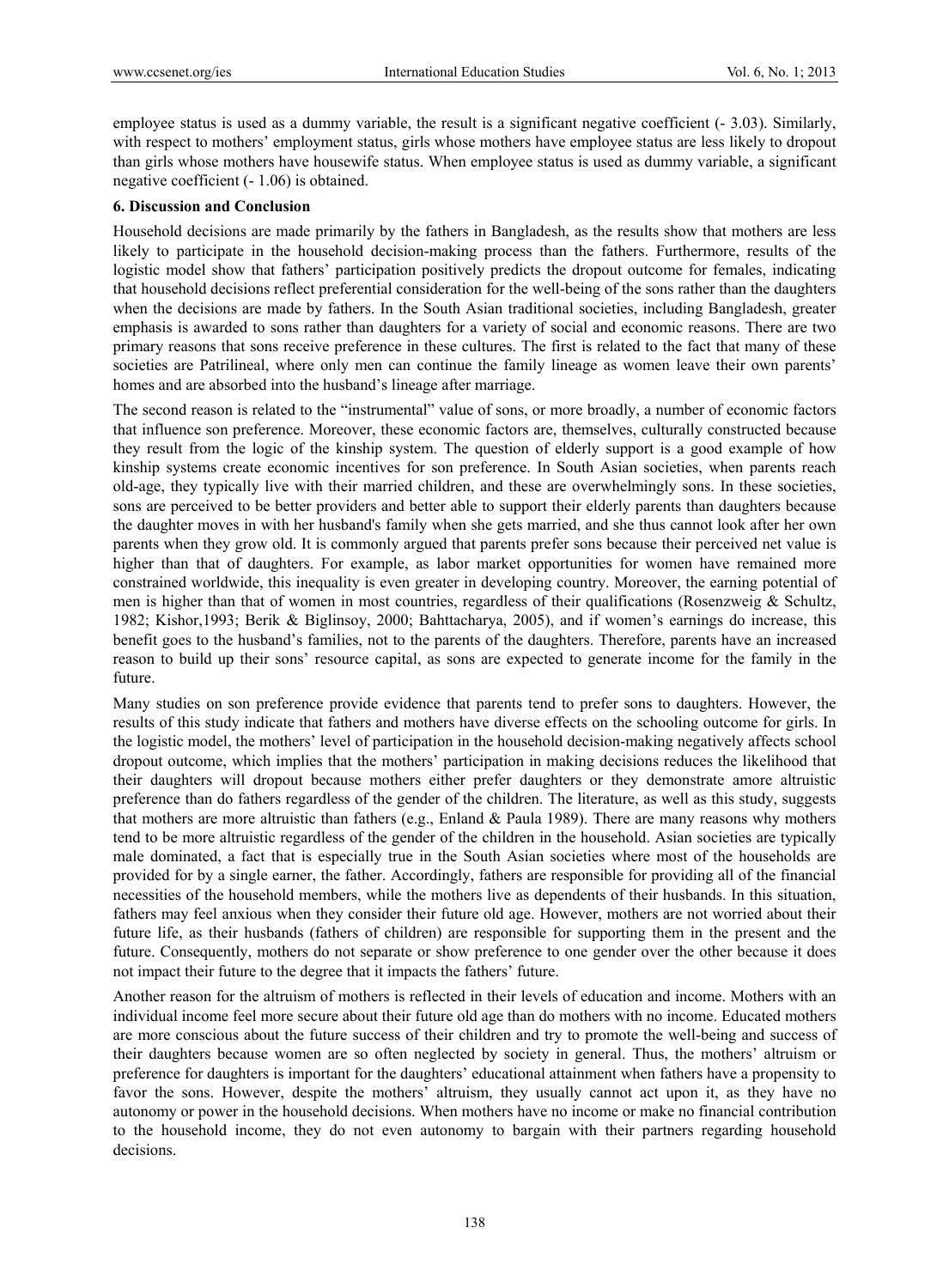Gender inequality is a serious concern in developing patriarchal societies in Bangladesh where women suffer inequalities and lack authority in the household decision-making process, thus allowing the males to make all major decisions and control all valued resources, in general. Women are often constrained by the traditional norms and beliefs in these South Asian patriarchal societies. For instance, traditional women in these cultures who have no education believe that men always make the proper decisions and the wife should not argue with or contradict their husbands. Females should not attain a higher level of education than males, and women should not work outside the home. In fact, women's marginalization begins at infancy and continues thereafter, and it, in fact, pervades their society and is reflected in women's low self-esteem and powerlessness. The norms and cultures of these societies inhibit women's involvement in market transactions and curb their potential to generate income, thus reinforcing their economic dependence on men (Hashemi et al.,1996).Women encounter many unpleasant experiences including economic deprivation and a lack of freedom of choice in every aspect their lives. As a result, the decision-making power and the ability of women to participate in household activities are reduced. The results of the participation index in this study indicate that mothers participate less in the household decision-making process, they have less education and lower income levels than the fathers. Thus, the results of this study suggest that mothers have less bargaining power and participate less in the household decision-making process.

Therefore, based on the results of this study and according to the bargaining theory, it can be concluded that household decisions in Bangladesh are made by the fathers who discourage the girls from attaining an education. Consequently, the rate of female enrollment especially at the secondary school level is still significantly lower than that of male enrollment. Girls are becoming more likely to dropout from school than boys. The foremost reason for this is gender discrimination by fathers in the male dominated society of Bangladesh.

#### **Acknowledgements**

The author is grateful to the "Center for the Study of Social Stratification and Inequality (CSSI)" to get all the supports including financial to perform the research project. Author is also grateful to Professor Yoshimich Sato, Director of CSSI, School of arts& letters, Tohoku University for his kind supervisory in this study.

#### **References**

- Ainsworth, M., Beegle, K., & Koda, G. (2005). The Impact of Adult Mortality and Parental Deaths on Primary Schooling in North-Western Tanzania. *The Journal of Developmental Studies, 41*(3), 412-439. http://dx.doi.org/10.1080/0022038042000313318
- Battin, P., & Newcomb. (2000). Catalano, Richard F. Hawkins, J. David. "Predictors of Early High School Dropout: A Test of Five Theories." *Journal of Educational Psychology. 92*(3), 568-582. http://dx.doi.org/10.1037//0022-0663,92.3.568
- Berik, G. U., & Biglinsoy, C. (2000). Type of Work Matters: Women's Labor Force Participation and the Child Sex Ratio in Turkey. *World Development*, *28*(5), 861-878.
- Bhattacharya, P. C. (2006). Economic Development, Gender Inequality, and Demographic Outcomes: Evidence from India. *Population and Development Review. 32*(2), 263-292.
- Blalock, & Wilken. (1979). Intergroup process: A Micro-Macro perspective. New York: Free press.
- Blick, P., & Sahn, D. E. (2000). Schooling of girls and boys in a West African country: the effects of parental education, income, and household structure. *Economics of Education Review*, *19*(1), 63-87.
- Blood, & Wolf. (1960). Husbands and Wives: The Dynamics of Married Living. New York: Free press.
- Boyle, S., Brock, A., Mace, J., & Sibbons, M. (2002). Reaching the Poor: The 'Costs'of Sending Children to School. Synthesis Report. London: DFID.
- Brown, P. H., & Park, A. (2002). Education and poverty in rural China. *Economics of Education Review*, *21,*  523-541.
- Bryk, A. S., & Thum, Y. M. (1989). The effects of high school organization on dropping out: An exploratory investigation. *American Educational Research Journal*, *26*(3), 353-383. http://dx.doi.org/10.3102/00028312026003353
- Burr, W. R. (1973). Theory Construction and the Sociology of the Family. New York: John Wiley.
- Chowdhury, A. M. R., Nath, S. R., Choudhury, R. K., & Ahmed, M. (2002). Renewed Hope Daunting Challenges: State of Primary Education in Bangladesh, Education Watch 2001, The University Press Limited.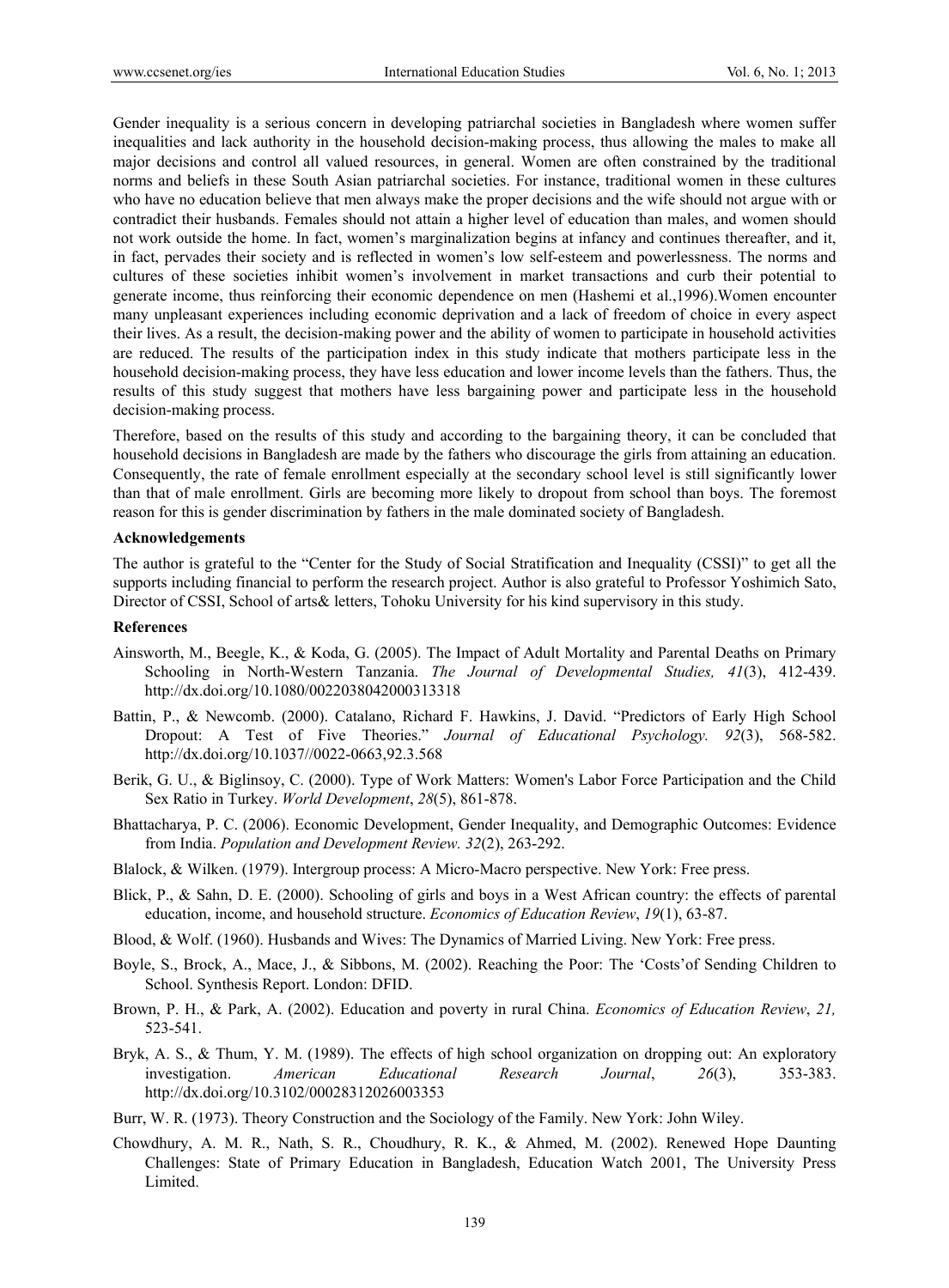- Colclough, C., Rose, P., & Tembon, M. (2000). Gender inequalities in Primary Schooling: The Roles of Poverty and adverse Cultural Practice. *International Journal of Educational Development, 20*(1), 5-27.
- Connelly, R., & Zheng, Z. (2003). "Determinants of school enrollment and completion of 10 to 18 year olds in China. *Economics of Education Review*, *22*(4), 379-388. http://dx.doi.org/10.1016/s0272-7757(02)00058-4
- Croft, A. (2002). *Pedagogy in School Context: An intercultural study of the quality of learning, teaching and teacher education in lower primary classes in Southern Malawi*. Unpublished DPhil thesis. Brighton: University of Sussex, *40*(3), 337-349.
- Cromwell, & Olson. (1975). Power in Families. New York: John Wiley Deaton, Angus (1988). 'The allocation of goods within the household: adults, children and gender', LSMS Working Paper 0253-4517, No. 39, World Bank.
- Edmonds, E. V., & Pavcnik, N. (2005). Child Labor in the Global Economy. *Journal of Economic Perspectives*, *19*(1), 199-220.
- Ekstrom, R. B., Goertz, M. E., Pollack, J. M., & Rock, D. A. (1986). Who drops out of high school and why? Findings from a national study. *Teachers College Record, 87*, 356-373.
- England, P. (1989). "A Feminist Critique of Rational-Choice Theories: Implications for Sociology." *The American Sociologist* Spring, *20*(1), 14–28.
- Ersado. (2005). Child labor and schooling decision in Urban and Rural areas: Comparative evidence from Nepal, Peru and ZImbabue. *World development, 33*(3), 455-480.
- Glick, P., & Sahn, D. E. (2000). Schooling of girls and boys in a West African country: the effects of parental education, income, and household structure. *Economics of Education Review, 19*(4), 63–87.
- Grant, M., & Hallman, K. (2006). Pregnancy Related School Dropout and Prior School Performance in South Africa. Policy Research Division *Working Paper, 212*. New York: Population Council.
- Gray B, S. (1965). A theory of the Allocation of time. *Economic Journal*, *75*(299), 493-517.
- Gray Becker, S. (1981). *A treatise on the family*, Cambridge Harvard University Press, Cambridge.
- Hashemi, S. M., S.R. Schuler, & A. P. Riles. (1996). Rural credit programs and women's empowerment in Bangladesh. World Development, *24*(4), 635-53.
- Hunter, N., & May, J. (2003). Poverty, Shocks and School Disruption Episodes among Adolescents in South Africa. CSDS Working Paper, No. 35.
- Kishor, S. (1993). May God Give Sons to All: Gender and Child Mortality in India? *American Sociological Review*, 58(2), 245-265.
- Kruper, J. C., & Uzgiris, I. C. (1987). Fathers' and mothers' speech to young infants. *Journal of Psycholinguistic Research, 16*(6), 597-614.
- Lytton, H., & Romney, D. M. (1991). Parents' differential socialization of boys and girls: A meta-analysis. *Psychological Bulletin, 109*(19), 267-296.
- McNeal, R. B. (1999). Parental involvement as social capital: Differential effectiveness on science achievement, truancy, and dropping out. *Social Forces, 78*(1), 117-144 .
- Mishra, V., Roy, T. K., & Retherford, R. D. (2004). "Sex Differentials in Childhood Feeding, Health Care, and Nutritional Status in India." *Population and Development Review, 30*(2), 269-295.
- Nekatibeb, T. (2002). Low participation of female students in primary education: A case study of drop outs from the Amhara and Oromia Regional States in Ethiopia. Addis Ababa: UNESCO.
- Pande, R. (2003). Selective Gender Differences in Childhood Nutrition and Immunization in Rural India: The Role of Siblings. *Demography*, *40*(3), 395-418.
- Rosenzweig, M. R., & Schultz, T. P. (1982). Market Opportunities, Genetic Endowments, and Intrafamily Resource Distribution: Child Survival in Rural India. *American Economic Review*, *72*(4), 803-815.
- Rumberger, R. W., & Larson, K. A. (1998). Student mobility and the increased risk of high school dropout. *American Journal of Education, 107*(1), 1-35.
- Scanzoni, J. (1978). Sex Roles, Women's Work and Marital Conflict: A Study of Family Change. Lexington, MA: D.C. Health / Lexinton Books.